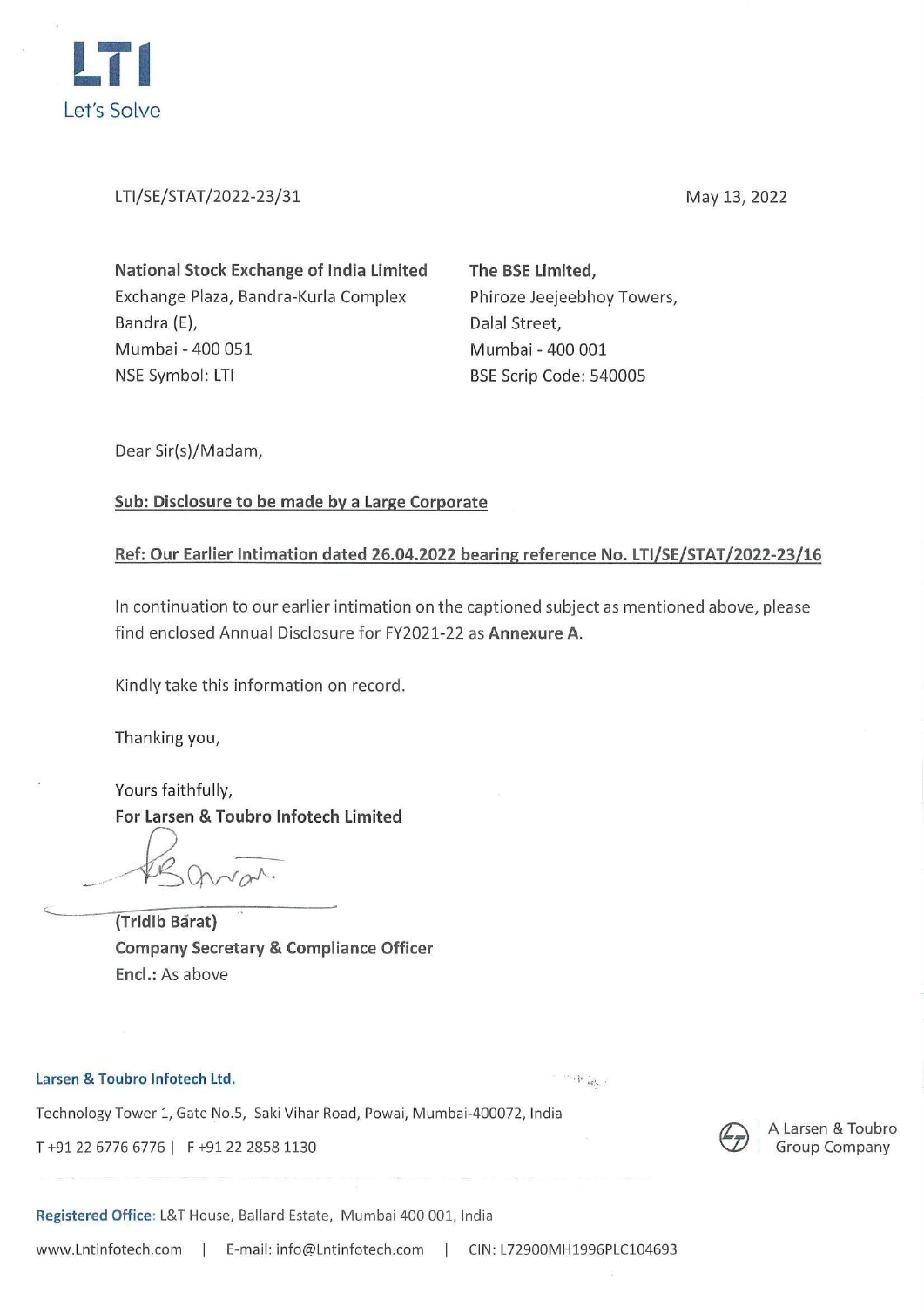

### **ANNEXURE A**

- 1. **Name of the Company:** Larsen & Toubro lnfotech Limited
- 2. **CIN:** L72900MH1996PLC104693
- 3. **Report filed for FY:** 2021-22 (T)
- **4. Details of the borrowings (all figures in Rs. crore):**

| Sr.            | <b>Particulars</b>                                                                                                                                                                                                                                                                              | <b>Details</b> |                 |
|----------------|-------------------------------------------------------------------------------------------------------------------------------------------------------------------------------------------------------------------------------------------------------------------------------------------------|----------------|-----------------|
| No.            |                                                                                                                                                                                                                                                                                                 |                |                 |
| $\mathbf{1}$   | 2-year block period                                                                                                                                                                                                                                                                             | FY2021-22 (T)  | FY2022-23 (T+1) |
| $\overline{2}$ | Incremental borrowing done in FY (T)<br>(a)                                                                                                                                                                                                                                                     | <b>NIL</b>     | NIL             |
| 3              | Mandatory borrowing to be done through<br>debt securities in FY (T)<br>$(b) = (25\% \text{ of a})$                                                                                                                                                                                              |                |                 |
| 4              | Actual borrowing done through debt<br>securities in FY (T)<br>(c)                                                                                                                                                                                                                               |                |                 |
| 5              | Shortfall in the borrowing through debt<br>securities, if any, for FY (T-1) carried<br>forward to FY (T).<br>(d)                                                                                                                                                                                |                |                 |
| 6              | Quantum of (d), which has been met from<br>(c)<br>(e)                                                                                                                                                                                                                                           | Not Applicable | Not Applicable  |
| $\overline{7}$ | Shortfall, if any, in the mandatory<br>borrowing through debt securities for FY<br>(T)<br>{after adjusting for any shortfall in<br>borrowing for FY (T-1) which was carried<br>forward to FY (T)}<br>$(f) = (b) - [(c) - (e)]$<br>{If the calculated value is zero or negative,<br>write "nil"} |                |                 |
|                | oubro Infotech Ltd.                                                                                                                                                                                                                                                                             |                |                 |

**tr:::..** I A Larsen & Toubro **'CI/** Group Company

### **Larsen** & **Toubro lnfotech Ltd.**

Technology Tower 1, Gate No.5, Saki Vihar Road, Powai, Mumbai-400072, India

T +91 22 6776 6776 | F +91 22 2858 1130

Registered Office: L&T House, Ballard Estate, Mumbai 400 001, India

www.Lntinfotech.com | E-mail: info@Lntinfotech.com | CIN: L72900MH1996PLC104693